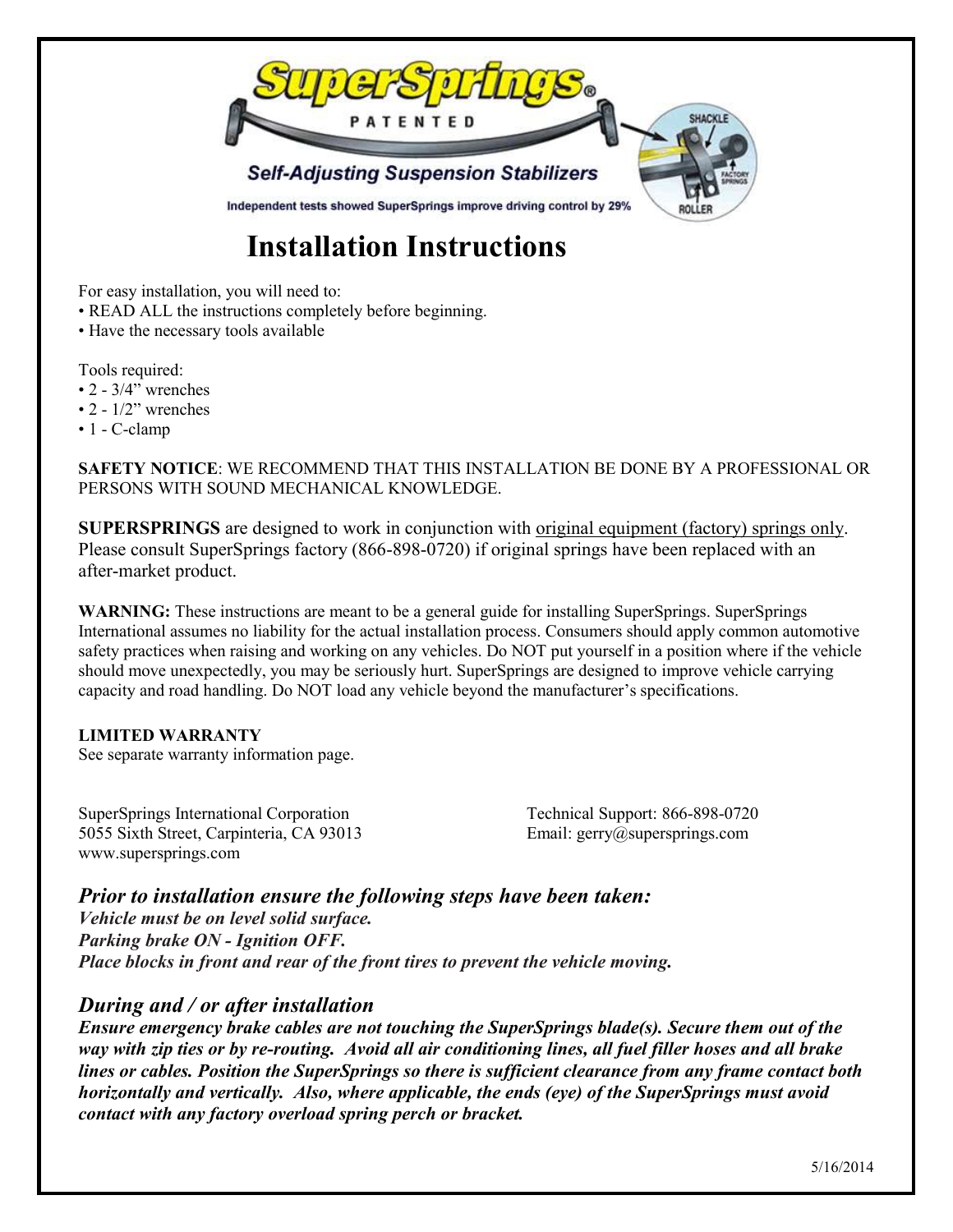# Installation Instructions

SuperSprings Models: SSA2; SSA5; SSA6; SSA8; SSA9; SSA30; SSA31 Reference our website installation page for a detailed installation flyer for your specific vehicle: [http://supersprings.com/supersprings\\_installation.asp](http://supersprings.com/supersprings_installation.asp)

#### Front / Rear

The above listed springs do NOT have a specific left or right; front or rear; they will all work in either direction.

Step 1: Positioning the vehicle: Vehicle must be on level solid surface. Ensure emergency brake is ON and Ignition is OFF. Place blocks in front and rear of the front tires to prevent the vehicle moving.

Step 2: Jacking up vehicle:

Place the jack on chassis/frame member - not the axle or differential.

Raise one or both sides of vehicle so that rear wheel(s) is slightly off the ground. Support vehicle with jack stands.

You may remove the wheel for easier installation access but it is not required.

Step 3: Where factory springs are located below the axle:

Slip SuperSpring over the wheel or slide in from behind, and position it above the axle. (Fig. 1 - Lower) Go to Step 5.

Step 4: Where factory springs are above the axle & mounting kit (MTKT) is used: Place mounting bracket (from separate white box) on top of factory springs directly above axle. (Fig. 1)



### **Ford Ranger 2010 ~ 2012: SSA30 and SSA31 include longer MTKT bracket for avoiding the sensor on the OEM disc brakes.**

Using U-bolts & hardware supplied, attach mounting bracket to factory springs. Slip SuperSpring through wheel well or slide in from behind vehicle, positioning it above MTKT (Fig.  $1 - Upper$ )

**Position the SuperSprings so there is sufficient clearance from any frame contact both horizontally and vertically. Also, where applicable, the ends (eye) of the SuperSprings must avoid contact with any factory overload spring perch or bracket.**

Step 5: Attach front shackle:

Ensure all A/C lines and brake cables that might be damaged by SuperSpring blades are clear. Where additional lift or more vertical clearance is required, use the shackle upper bolt hole position.

In other cases use the lower bolt hole.

Attach bolt on front shackle using both polypropylene (black) rollers and steel rollers. Don't overtighten nuts.